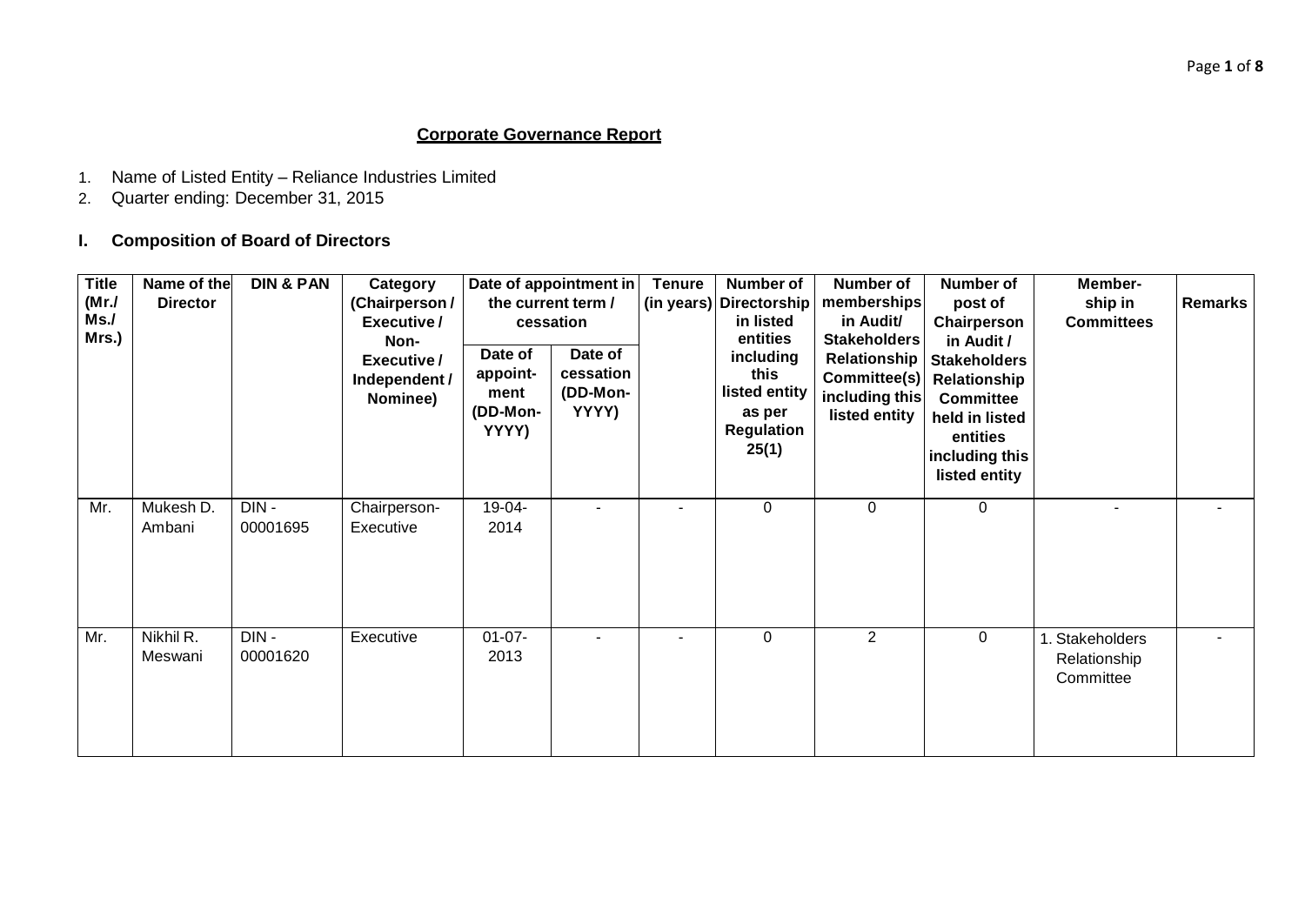| <b>Title</b><br>(MrJ)<br>Ms.<br>Mrs.) | Name of the<br><b>Director</b> | <b>DIN &amp; PAN</b> | Category<br>(Chairperson /<br>Executive/<br>Non-<br>Executive/<br>Independent /<br>Nominee) | Date of<br>appoint-<br>ment<br>(DD-Mon-<br>YYYY) | Date of appointment in<br>the current term /<br>cessation<br>Date of<br>cessation<br>(DD-Mon-<br>YYYY) | <b>Tenure</b> | <b>Number of</b><br>(in years) Directorship<br>in listed<br>entities<br>including<br>this<br>listed entity<br>as per<br>Regulation<br>25(1) | <b>Number of</b><br>memberships<br>in Audit/<br><b>Stakeholders</b><br>Relationship<br>Committee(s)<br>including this<br>listed entity | <b>Number of</b><br>post of<br>Chairperson<br>in Audit /<br>Stakeholders<br>Relationship<br><b>Committee</b><br>held in listed<br>entities<br>including this<br>listed entity | <b>Member</b><br>ship in<br><b>Committees</b>                                      | <b>Remarks</b> |
|---------------------------------------|--------------------------------|----------------------|---------------------------------------------------------------------------------------------|--------------------------------------------------|--------------------------------------------------------------------------------------------------------|---------------|---------------------------------------------------------------------------------------------------------------------------------------------|----------------------------------------------------------------------------------------------------------------------------------------|-------------------------------------------------------------------------------------------------------------------------------------------------------------------------------|------------------------------------------------------------------------------------|----------------|
| Mr.                                   | Hital R.<br>Meswani            | DIN-<br>00001623     | Executive                                                                                   | $04 - 08 -$<br>2015                              |                                                                                                        |               | $\mathbf{0}$                                                                                                                                | $\mathbf{1}$                                                                                                                           | $\mathbf 0$                                                                                                                                                                   | 1. Stakeholders<br>Relationship<br>Committee<br>2. Risk<br>Management<br>Committee |                |
| Mr.                                   | <b>P.M.S.</b><br>Prasad        | $DIN -$<br>00012144  | Executive                                                                                   | $21 - 08 -$<br>2014                              |                                                                                                        |               | $\overline{0}$                                                                                                                              | $\mathbf 0$                                                                                                                            | $\mathbf 0$                                                                                                                                                                   | 1. Risk<br>Management<br>Committee                                                 |                |
| Mr.                                   | Pawan<br>Kumar Kapil           | $DIN -$<br>02460200  | Executive                                                                                   | $16 - 05 -$<br>2013                              |                                                                                                        |               | $\overline{0}$                                                                                                                              | $\mathbf 0$                                                                                                                            | $\mathbf 0$                                                                                                                                                                   |                                                                                    |                |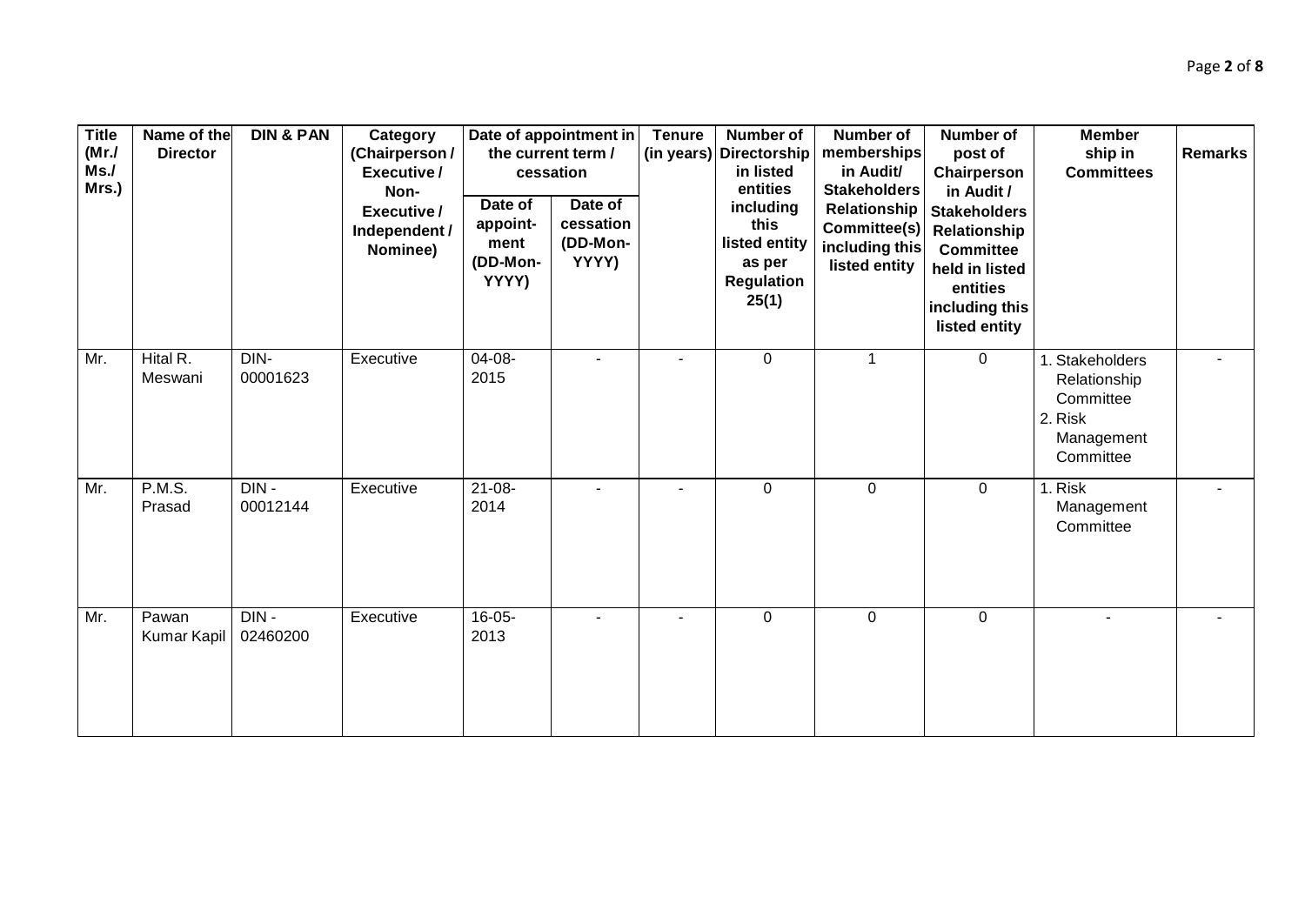| <b>Title</b><br>(MrJ)<br>Ms.<br>Mrs.) | Name of the<br><b>Director</b>     | <b>DIN &amp; PAN</b> | Category<br>(Chairperson /<br>Executive/<br>Non-<br>Executive/<br>Independent /<br>Nominee) | Date of<br>appoint-<br>ment<br>(DD-Mon-<br>YYYY) | Date of appointment in<br>the current term /<br>cessation<br>Date of<br>cessation<br>(DD-Mon-<br>YYYY) | <b>Tenure</b> | <b>Number of</b><br>(in years) Directorship<br>in listed<br>entities<br>including<br>this<br>listed entity<br>as per<br><b>Regulation</b><br>25(1) | <b>Number of</b><br>memberships<br>in Audit/<br><b>Stakeholders</b><br>Relationship<br>Committee(s)<br>including this<br>listed entity | <b>Number of</b><br>post of<br>Chairperson<br>in Audit /<br><b>Stakeholders</b><br>Relationship<br><b>Committee</b><br>held in listed<br>entities<br>including this<br>listed entity | <b>Member</b><br>ship in<br><b>Committees</b>                                                                        | <b>Remarks</b>                                                                                                     |
|---------------------------------------|------------------------------------|----------------------|---------------------------------------------------------------------------------------------|--------------------------------------------------|--------------------------------------------------------------------------------------------------------|---------------|----------------------------------------------------------------------------------------------------------------------------------------------------|----------------------------------------------------------------------------------------------------------------------------------------|--------------------------------------------------------------------------------------------------------------------------------------------------------------------------------------|----------------------------------------------------------------------------------------------------------------------|--------------------------------------------------------------------------------------------------------------------|
| Mr.                                   | <b>Mansingh L</b><br><b>Bhakta</b> | $DIN -$<br>00001963  | Independent                                                                                 | $28-03-$<br>2015                                 |                                                                                                        | 3 years       | $\mathbf{1}$                                                                                                                                       | $\mathbf 0$                                                                                                                            | $\mathbf 0$                                                                                                                                                                          | $\sim$                                                                                                               | Appointed<br>upto the<br>date of<br>43rd<br>Annual<br>General<br>Meeting to<br>be held in<br>calendar<br>year 2017 |
| Mr.                                   | Yogendra P.<br>Trivedi             | $DIN -$<br>00001879  | Independent                                                                                 | $18-06-$<br>2014                                 |                                                                                                        | 3 years       | $\overline{4}$                                                                                                                                     | $\overline{3}$                                                                                                                         | $\overline{2}$                                                                                                                                                                       | 1. Audit Committee<br>2. Stakeholders<br>Relationship<br>Committee<br>3. Nomination and<br>Remuneration<br>Committee | Appointed<br>upto the<br>date of<br>43rd<br>Annual<br>General<br>Meeting to<br>be held in<br>calendar<br>year 2017 |
| Mr                                    | <b>Dharam Vir</b><br>Kapur         | $DIN -$<br>00001982  | Independent                                                                                 | $28-03-$<br>2015                                 |                                                                                                        | 3 years       | 3                                                                                                                                                  | $\overline{4}$                                                                                                                         | 3                                                                                                                                                                                    | 1. Nomination and<br>Remuneration<br>Committee                                                                       | Appointed<br>upto the<br>date of<br>43rd<br>Annual<br>General<br>Meeting to<br>be held in<br>calendar<br>year 2017 |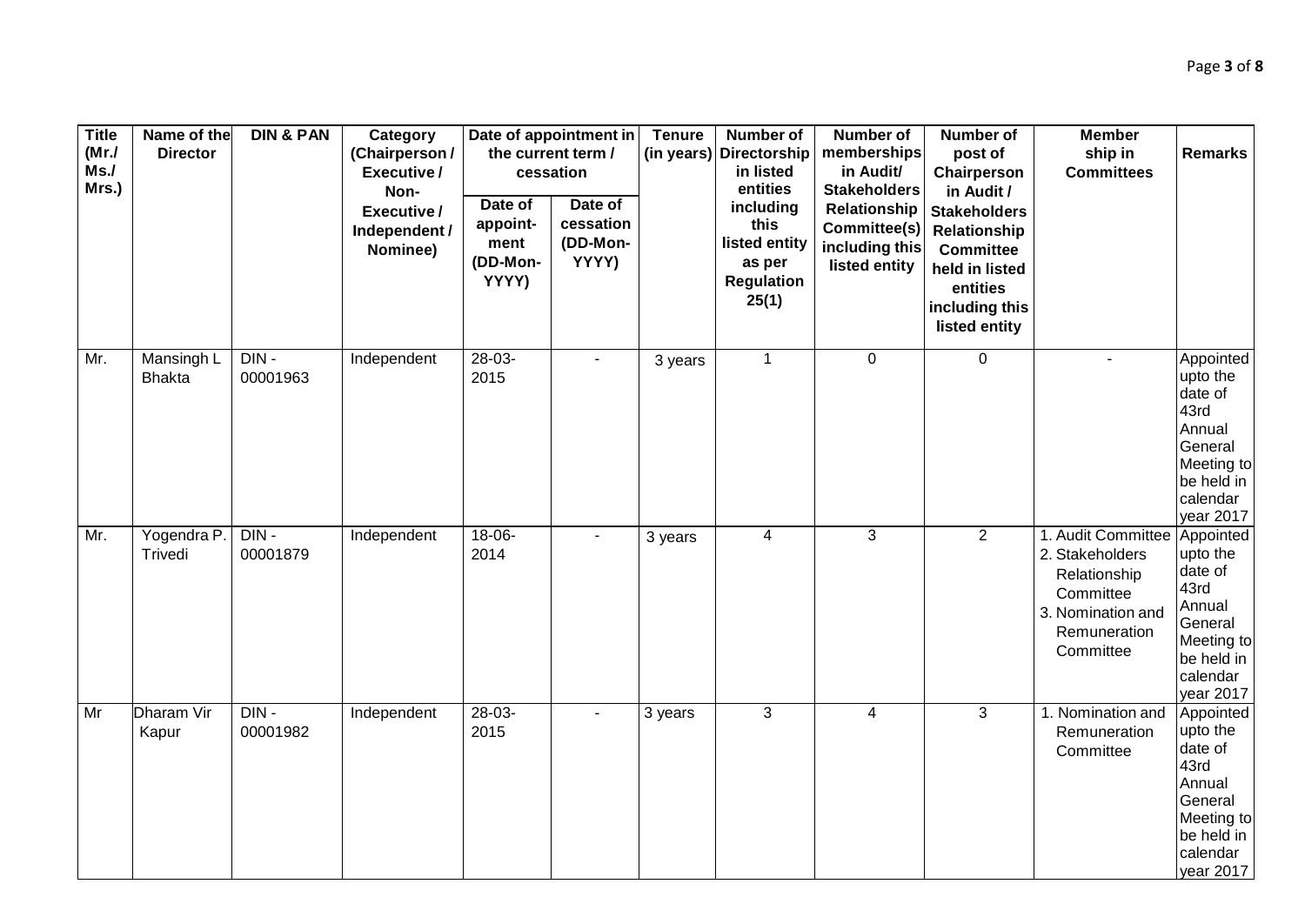| <b>Title</b><br>(MrJ)<br>Ms.<br>Mrs.) | Name of the<br><b>Director</b> | <b>DIN &amp; PAN</b> | Category<br>(Chairperson /<br>Executive/<br>Non-<br>Executive/<br>Independent /<br>Nominee) | Date of<br>appoint-<br>ment<br>(DD-Mon-<br>YYYY) | Date of appointment in<br>the current term /<br>cessation<br>Date of<br>cessation<br>(DD-Mon-<br>YYYY) | <b>Tenure</b><br>(in years) | <b>Number of</b><br>Directorship<br>in listed<br>entities<br>including<br>this<br>listed entity<br>as per<br><b>Regulation</b><br>25(1) | <b>Number of</b><br>memberships<br>in Audit/<br><b>Stakeholders</b><br>Relationship<br>Committee(s)<br>including this<br>listed entity | <b>Number of</b><br>post of<br>Chairperson<br>in Audit /<br><b>Stakeholders</b><br>Relationship<br><b>Committee</b><br>held in listed<br>entities<br>including this<br>listed entity | <b>Member</b><br>ship in<br><b>Committees</b>                                  | <b>Remarks</b>                                                                                                     |
|---------------------------------------|--------------------------------|----------------------|---------------------------------------------------------------------------------------------|--------------------------------------------------|--------------------------------------------------------------------------------------------------------|-----------------------------|-----------------------------------------------------------------------------------------------------------------------------------------|----------------------------------------------------------------------------------------------------------------------------------------|--------------------------------------------------------------------------------------------------------------------------------------------------------------------------------------|--------------------------------------------------------------------------------|--------------------------------------------------------------------------------------------------------------------|
| Mr.                                   | Ashok Misra                    | $DIN -$<br>00006051  | Independent                                                                                 | $18-06-$<br>2014                                 |                                                                                                        | 3 years                     | $\overline{3}$                                                                                                                          | $\mathbf{3}$                                                                                                                           | $\mathbf 0$                                                                                                                                                                          | 1. Stakeholders<br>Relationship<br>Committee                                   | Appointed<br>upto the<br>date of<br>43rd<br>Annual<br>General<br>Meeting to<br>be held in<br>calendar<br>year 2017 |
| Mr.                                   | Dipak C.<br>Jain               | $DIN -$<br>00228513  | Independent                                                                                 | $28-03-$<br>2015                                 |                                                                                                        | 3 years                     | $\overline{2}$                                                                                                                          | $\overline{2}$                                                                                                                         | $\pmb{0}$                                                                                                                                                                            |                                                                                | Appointed<br>upto the<br>date of<br>43rd<br>Annual<br>General<br>Meeting to<br>be held in<br>calendar<br>veer 2017 |
| Mr.                                   | Raghunath<br>Α.<br>Mashelkar   | DIN<br>00074119      | Independent                                                                                 | $28-03-$<br>2015                                 |                                                                                                        | 3 years                     | $\overline{5}$                                                                                                                          | 3                                                                                                                                      | $\mathbf 0$                                                                                                                                                                          | 1. Audit Committee Appointed<br>2. Nomination and<br>Remuneration<br>Committee | upto the<br>date of<br>43rd<br>Annual<br>General<br>Meeting to<br>be held in<br>calendar<br>vear 2017              |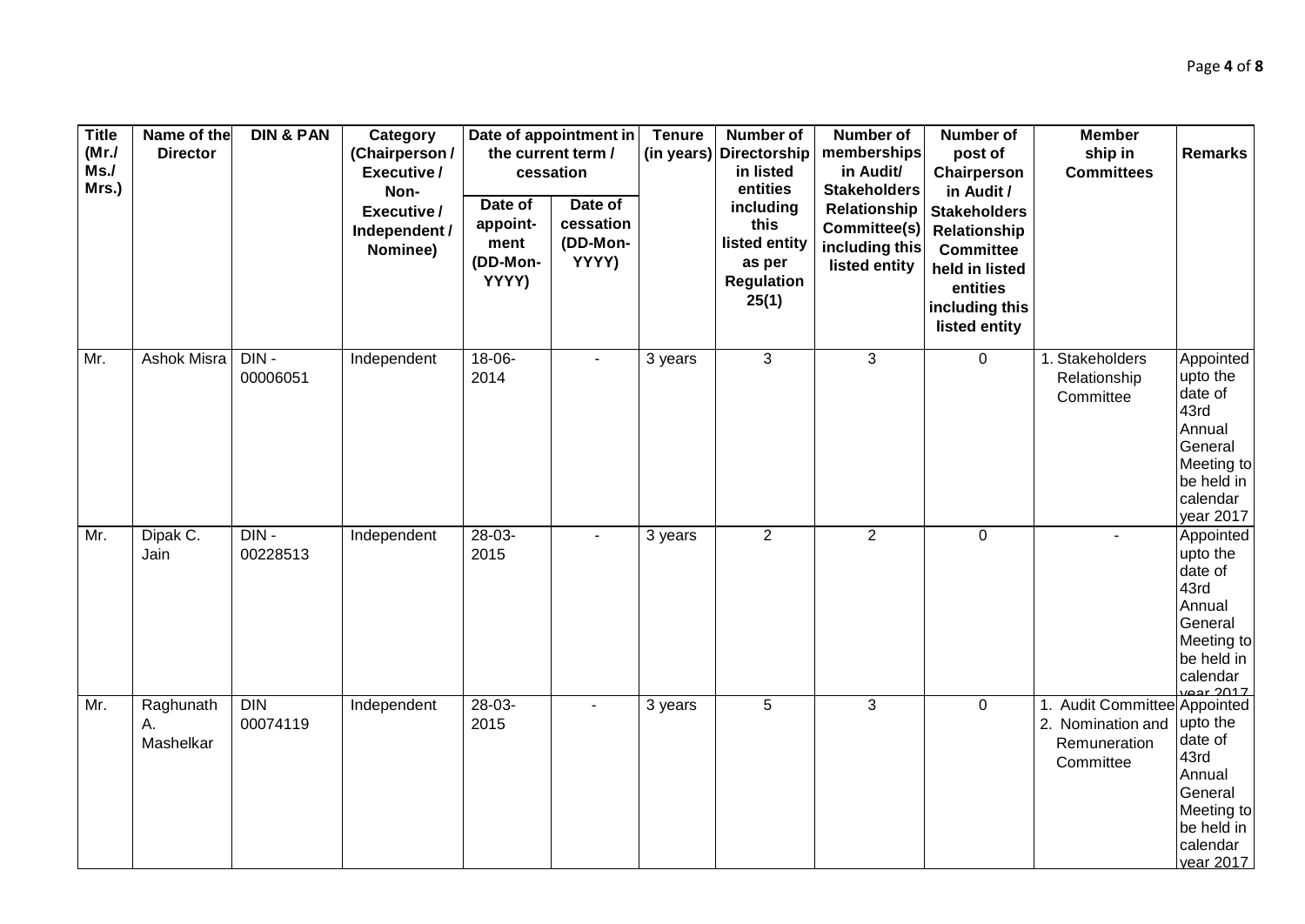| <b>Title</b><br>(MrJ)<br>Ms.<br>Mrs.) | Name of the<br><b>Director</b> | <b>DIN &amp; PAN</b> | Category<br>(Chairperson/<br>Executive/<br>Non-<br>Executive/<br>Independent /<br>Nominee) | Date of<br>appoint-<br>ment<br>(DD-Mon-<br>YYYY) | Date of appointment in<br>the current term /<br>cessation<br>Date of<br>cessation<br>(DD-Mon-<br>YYYY) | <b>Tenure</b> | <b>Number of</b><br>(in years) Directorship<br>in listed<br>entities<br>including<br>this<br>listed entity<br>as per<br><b>Regulation</b><br>25(1) | <b>Number of</b><br>memberships<br>in Audit/<br><b>Stakeholders</b><br>Relationship<br>Committee(s)<br>including this<br>listed entity | <b>Number of</b><br>post of<br>Chairperson<br>in Audit /<br><b>Stakeholders</b><br>Relationship<br><b>Committee</b><br>held in listed<br>entities<br>including this<br>listed entity | <b>Member</b><br>ship in<br><b>Committees</b>                                                              | <b>Remarks</b>                                                                                              |
|---------------------------------------|--------------------------------|----------------------|--------------------------------------------------------------------------------------------|--------------------------------------------------|--------------------------------------------------------------------------------------------------------|---------------|----------------------------------------------------------------------------------------------------------------------------------------------------|----------------------------------------------------------------------------------------------------------------------------------------|--------------------------------------------------------------------------------------------------------------------------------------------------------------------------------------|------------------------------------------------------------------------------------------------------------|-------------------------------------------------------------------------------------------------------------|
| Mr.                                   | Adil<br>Zainulbhai             | DIN-<br>06646490     | Independent                                                                                | $18 - 06 -$<br>2014                              |                                                                                                        | 5 years       | 6                                                                                                                                                  | $\overline{7}$                                                                                                                         | $\mathbf{3}$                                                                                                                                                                         | 1. Audit Committee<br>2. Risk<br>Management<br>Committee<br>3. Nomination and<br>Remuneration<br>Committee | Appoint-<br>ed for a<br>period of<br>consecu-<br>tive<br>years for<br>a term<br>upto<br>$31 - 03 -$<br>2019 |
| Mrs.                                  | Nita M.<br>Ambani              | $DIN -$<br>03115198  | Non-Executive                                                                              | $18-06-$<br>2014                                 |                                                                                                        |               | $\mathbf 0$                                                                                                                                        | $\pmb{0}$                                                                                                                              | $\mathbf 0$                                                                                                                                                                          | $\blacksquare$                                                                                             |                                                                                                             |
| Mr.                                   | Raminder<br>Singh Gujral       | $DIN -$<br>07175393  | Independent                                                                                | $12 - 06 -$<br>2015                              |                                                                                                        | 5 years       | $\overline{2}$                                                                                                                                     | $\mathbf{1}$                                                                                                                           | $\mathbf 0$                                                                                                                                                                          | 1. Audit Committee                                                                                         | Appoint-<br>ed for a<br>period of<br>consecu-<br>tive<br>years for<br>a term<br>upto<br>31-03-<br>2020      |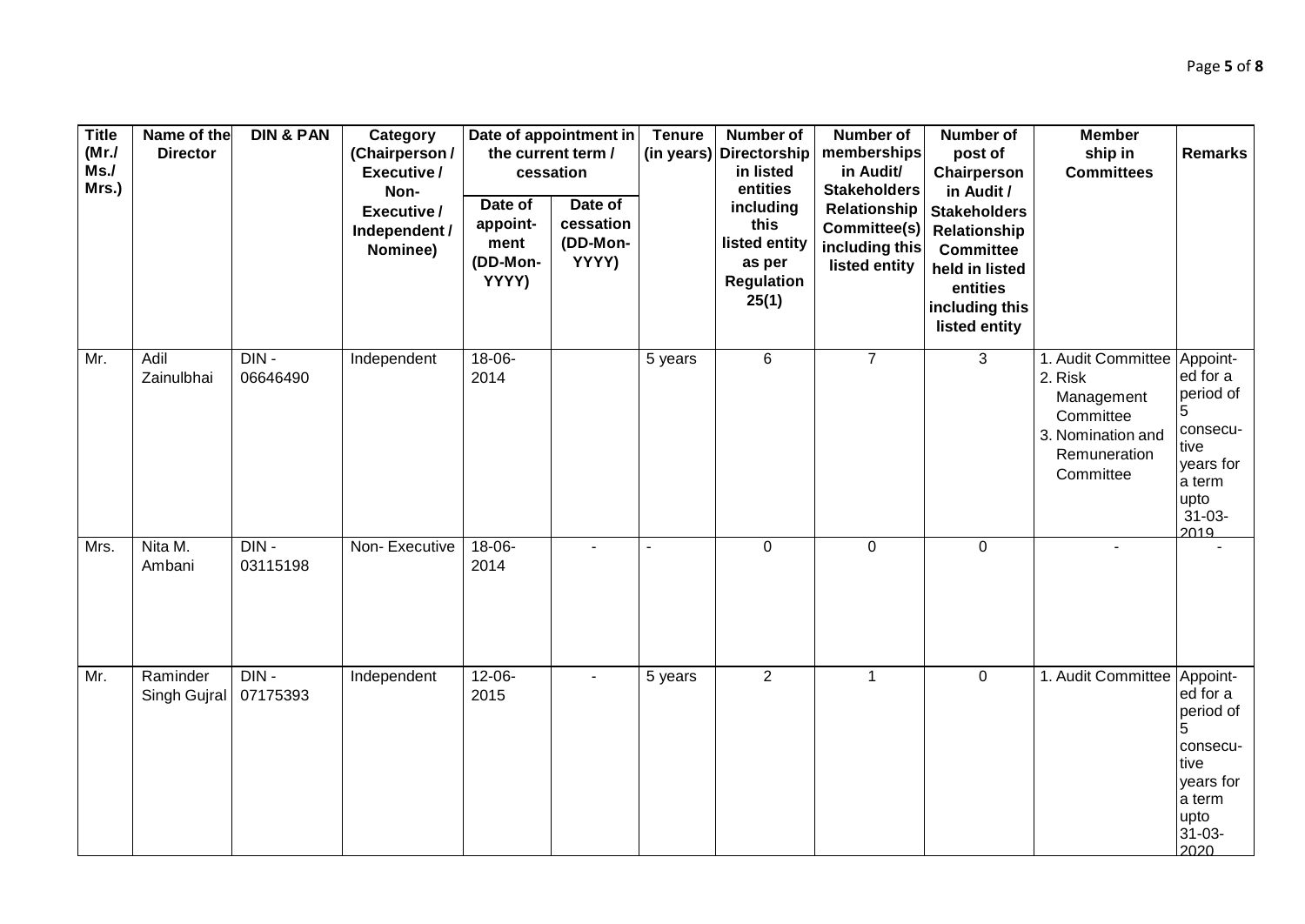# **II. Composition of Committees**

| <b>Name of Committee</b>                     | <b>Name of Committee members</b>                                                                                  | Category<br>(Chairperson / Executive /<br>Non-Executive / Independent<br>/ Nominee)  | Company<br><b>Remarks</b> |
|----------------------------------------------|-------------------------------------------------------------------------------------------------------------------|--------------------------------------------------------------------------------------|---------------------------|
| 1. Audit Committee                           | Mr. Yogendra P. Trivedi<br>Dr Raghunath A. Mashelkar<br>Mr. Adil Zainulbhai<br>Mr. Raminder Singh Gujral          | Chairman - Independent<br>Independent<br>Independent<br>Independent                  |                           |
| 2. Nomination & Remuneration Committee       | Mr. Adil Zainulbhai<br>Yogendra P. Trivedi<br>Dr. Dharam Vir Kapur<br>Dr Raghunath A. Mashelkar                   | Chairman - Independent<br>Independent<br>Independent<br>Independent                  |                           |
| 3. Risk Management Committee (if applicable) | Mr. Adil Zainulbhai<br>Mr. Hital R. Meswani<br>Mr. P.M.S. Prasad<br>Mr. Alok Agarwal<br>Mr. Srikanth Venkatachari | Chairman - Independent<br>Executive<br>Executive<br>Not a director<br>Not a director |                           |
| 4. Stakeholders Relationship Committee       | Mr. Yogendra P. Trivedi<br>Mr. Nikhil R. Meswani<br>Mr. Hital R. Meswani<br>Prof. Ashok Misra                     | Chairman - Independent<br>Executive<br>Executive<br>Independent                      |                           |

#### **III. Meeting of Board of Directors**

| Date(s) of Meeting (if any) in the<br>previous quarter | Date(s) of Meeting (if any) in<br>the relevant quarter | Maximum gap between<br>any two consecutive<br>(in number of days) | <b>Company Remarks</b> |
|--------------------------------------------------------|--------------------------------------------------------|-------------------------------------------------------------------|------------------------|
| July 24, 2015                                          | October 16, 2015                                       | 84 days                                                           | -                      |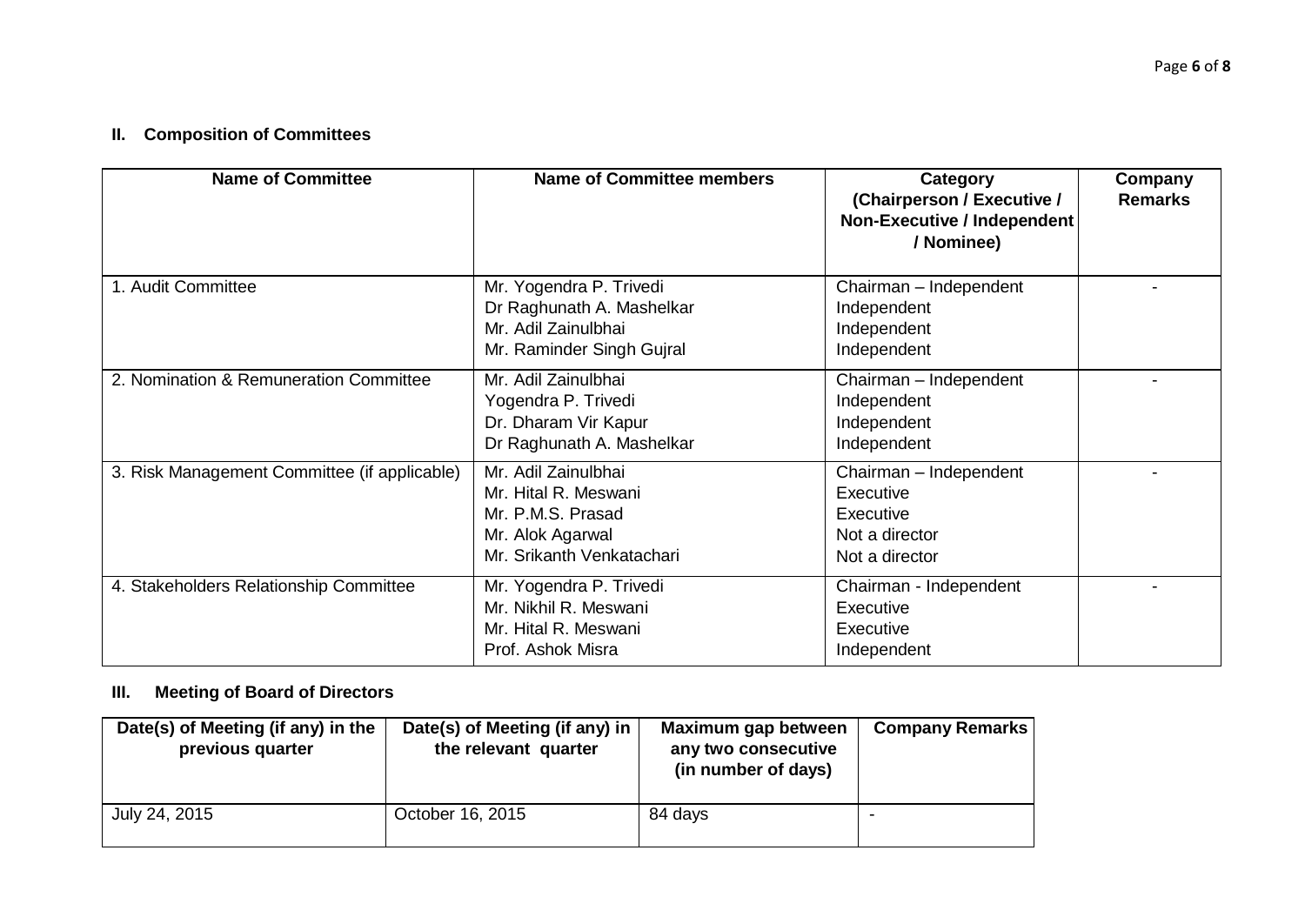# **IV. Meeting of Committees**

| Name of the<br><b>Committee</b>                  | Date(s) of<br>meeting of the<br>committee in<br>the previous<br>quarter | Date(s) of<br>meeting of the<br>committee in<br>the relevant<br>quarter | Whether requirement of<br>Quorum met<br>(details)        | Maximum gap between any<br>two consecutive meetings<br>(in number of days)<br>[ only for Audit Committee ] | Company<br><b>Remarks</b> |
|--------------------------------------------------|-------------------------------------------------------------------------|-------------------------------------------------------------------------|----------------------------------------------------------|------------------------------------------------------------------------------------------------------------|---------------------------|
| Audit Committee                                  | July 24, 2015<br>August 04, 2015                                        |                                                                         | October 16, 2015 Required quorum of 3 members was<br>met | 73 days                                                                                                    |                           |
| Nomination &<br>Remuneration<br>Committee        | July 23, 2015                                                           |                                                                         | October 08, 2015 Required quorum of 3 members was<br>met | 77 days                                                                                                    |                           |
| <b>Risk</b><br>Management<br>Committee           | July 21, 2015                                                           | December 15,<br>2015                                                    | October 15, 2015 Required quorum of 3 members was<br>met | 61 days                                                                                                    |                           |
| <b>Stakeholders</b><br>Relationship<br>Committee | July 24, 2015                                                           |                                                                         | October 16, 2015 Required quorum of 2 members was<br>met | 84 days                                                                                                    |                           |

# **V. Related Party Transactions**

| <b>Subject</b>                                         | <b>Compliance status</b><br>(Yes / No / NA) | Company<br><b>Remarks</b> |
|--------------------------------------------------------|---------------------------------------------|---------------------------|
| Whether prior approval of audit committee obtained     | Yes                                         |                           |
| Whether shareholder approval obtained for material RPT | -NA                                         |                           |